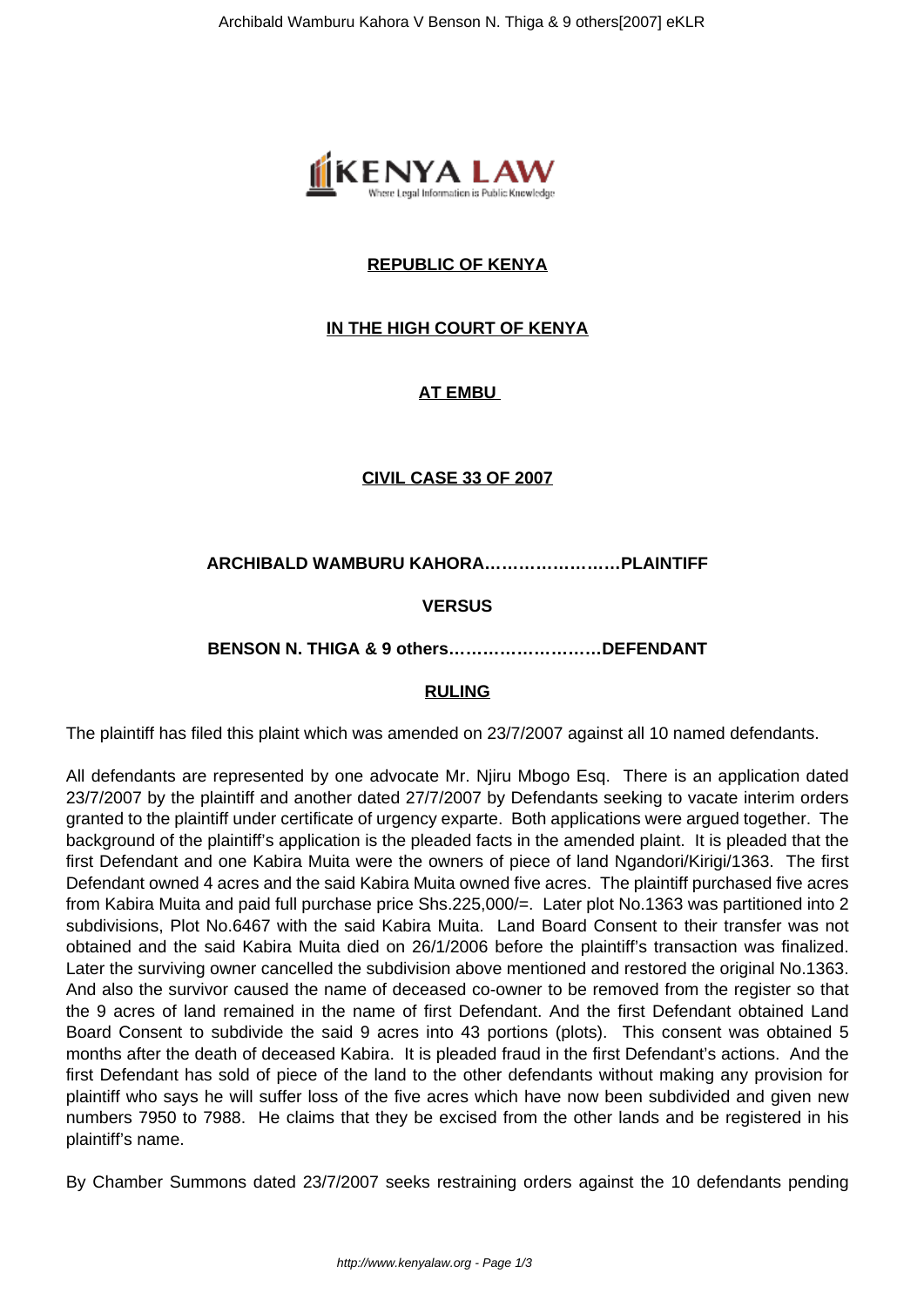hearing and determination of this suit and an order for inhibition to be registered against the disputed pieces of land to inhibit all dealings with the land titles pending hearing of this suit. The grounds on which application is made are stated. The application is also supported by affidavit of the plaintiff with annexures. Exhibit A WK 1 shows that on 3/3/87 the land Ngandori/Kirigi 1363 was registered in the names of Kabira Maita as owner of 5/9 shares and Benson Njage Nthiga of 4/9 shares. Exhibit AWK 2 (c) is a copy of sale agreement dated 28/5/1992. Between Plaintiff and Kabira Muita wherein the plaintiff purchased the interest 5/9 of Kabira in the plot 1363 for shs.225,000/-. The plaintiff was given possession of 5 acres after execution of the said agreement. The evidence of the death of said Kabira is exhibited as occurring on 26/1/2006. The issue of Land Board consent appeared in the minutes of the Board held on 27/6/2006 as item 63 and was approvely namely transfer by Kabira Muita and Benson Njage to Benson Njage Thiga first Defendant and on same day consent to subdivide to 43 pieces was granted. By annexure AWF 2 (a) the first defendant was aware that the plaintiff had purchased 5 acres out of the plot since 20/9/1990. The application is opposed by affidavit sworn by first Defendant on 27/9/2007. The first Defendant swears that there has been previous proceedings in **Senior Resident Magistrate Embu CR. C.M's Case No.350 of 1992 and Embu High Court Civil Case No.16 of 2002**. The court has noted that these proceedings were between the first Defendant and the said Kabira Muita and the Judgments/orders issued by competent courts indicates that the original land 1363/Ngandori /Kirigi were in favour of the first Defendant.

It is therefore clear that the plaintiff has no claim against first Defendant in respect of the land in dispute. The important point to be made here is that plaintiff admits that his transaction with the deceased was never blessed with Land Control Board Consent. Therefore it is against the provisions of Land Control Act.

I do not find any prima facie case demonstrated by the plaintiff and orders of injunction and inhibitions are not warranted. The application is therefore rejected. The application by the Defendants seeks orders against the plaintiff to discharged exparte orders. The same has been overtaken by events.

Costs shall be in cause in respect of both applications.

Dated this 14<sup>th</sup> December, 2007.

#### **J. N. KHAMINWA**

**JUDGE**

**14/12/2007**

**Khaminwa – Judge**

**Njue – Clerk**

**Mr. Mbogo**

**N/A for Okwaro** 

Read in open court.

#### **J. N. KHAMINWA**